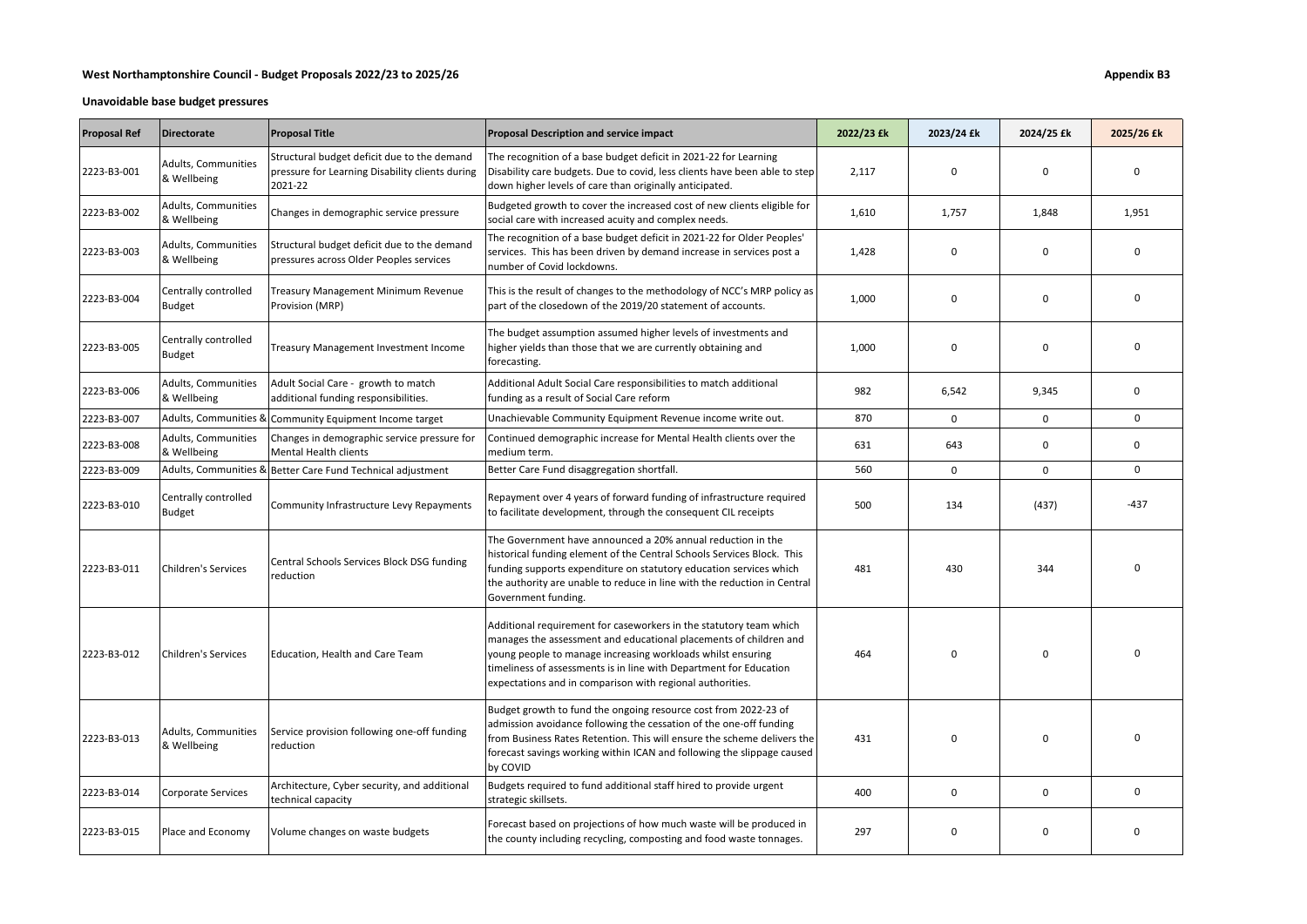# West Northamptonshire Council - Budget Proposals 2022/23 to 2025/26

| <b>Proposal Ref</b> | <b>Directorate</b>                        | <b>Proposal Title</b>                                                    | Proposal Description and service impact                                                                                                                                                                                                                                                                                                                                                                                                   | 2022/23 £k | 2023/24 £k  | 2024/25 £k  | 2025/26 £k  |
|---------------------|-------------------------------------------|--------------------------------------------------------------------------|-------------------------------------------------------------------------------------------------------------------------------------------------------------------------------------------------------------------------------------------------------------------------------------------------------------------------------------------------------------------------------------------------------------------------------------------|------------|-------------|-------------|-------------|
| 2223-B3-016         | Place and Economy                         | Schools PFI insurance receipts budget                                    | The insurance premium is paid biannually and any savings appear in<br>this budget. This needs to be corrected to reflect the true cost of<br>insurance savings that are expected to be received.                                                                                                                                                                                                                                          | 266        | $\mathsf 0$ | $\mathbf 0$ | 0           |
| 2223-B3-017         | Place and Economy                         | Schools PFI deductions budget                                            | This budget needs to be reduced to reflect the lower level of non-<br>compliance expected.                                                                                                                                                                                                                                                                                                                                                | 240        | $\mathsf 0$ | $\pmb{0}$   | $\mathbf 0$ |
| 2223-B3-018         | <b>Corporate Services</b>                 | Members allowances                                                       | Member allowances for all 93 councillors, increase in basic allowances<br>awarded by Shadow Authority based on recommendations of<br>Independent Panel.                                                                                                                                                                                                                                                                                   | 238        | $\mathbf 0$ | $\mathbf 0$ | $\mathbf 0$ |
| 2223-B3-019         | <b>Adults, Communities</b><br>& Wellbeing | LPS (Liberty Protection Safeguards)                                      | From April 2022 the DOLS service is replaced with LPS, following the<br>amendment in the mental capacity act. For Adult Social Care this<br>means that more resource will be required to carry out the assessment<br>required. As a current estimate, the service may require an additional<br>10fte Qualified Social Workers                                                                                                             | 225        | $\Omega$    | $\mathbf 0$ | $\Omega$    |
| 2223-B3-020         | <b>Chief Executives</b><br>Office         | <b>Employee Budget Correction</b>                                        | Adjustment required to ensure that the existing establishment is fully<br>funded.                                                                                                                                                                                                                                                                                                                                                         | 219        | $\pmb{0}$   | $\mathbf 0$ | $\mathbf 0$ |
| 2223-B3-021         | Place and Economy                         | Covid income pressure on Pay & Display<br>Parking                        | Reduced income from Pay and Display parking leading to a budget<br>pressure. Originally due to COVID, but the pressure now expected to be<br>on-going due to permanent changes in behaviour post-COVID.                                                                                                                                                                                                                                   | 201        | $\mathbf 0$ | $\mathbf 0$ | $\mathbf 0$ |
| 2223-B3-022         | Place and Economy                         | Estimated additional costs of new integrated<br>highways services        | Provision for estimated additional costs of the new integrated<br>highways service.                                                                                                                                                                                                                                                                                                                                                       | 175        | 1,033       | 0           | $\mathbf 0$ |
| 2223-B3-023         | Children's Trust                          | Northamptonshire Children's Trust contract                               | Net impact of consolidated growth and efficiencies proposals relating<br>to the West Northamptonshire Council share of the sum agreed for the<br>NCT service delivery contract                                                                                                                                                                                                                                                            | 174        | 280         | (123)       | 1,585       |
| 2223-B3-024         | Place and Economy                         | Home to school transport - Legislation change                            | Costs associated with the removal of an exemption for home to school<br>transport within the Passenger Services Vehicle Accessibility<br>Regulations (PSVAR).                                                                                                                                                                                                                                                                             | 150        | $\mathbf 0$ | $\mathbf 0$ | $\mathbf 0$ |
| 2223-B3-025         | Adults, Communities<br>& Wellbeing        | Regulatory/Best Practice Additional Social<br>Workers                    | The Health and Care Bill will reintroduce regulation of Local authorities<br>providing Adult Social care - The service require an additional 3 fte<br>workers to ensure that the assurance of compliance and quality lead to<br>a 'good' CQC rating. By focusing on practice and quality this will also<br>lead to the new ways of working embedding more quickly which in turn<br>support the delivery of the 'stretch' savings targets. | 141        | $\Omega$    | $\mathbf 0$ | $\Omega$    |
| 2223-B3-026         | Adults, Communities<br>& Wellbeing        | Provision for pay inflation and other<br>employee related budget changes | Budgeted inflation in National Living Wage incorporating consultation<br>on hourly rates by Low Pay Commission                                                                                                                                                                                                                                                                                                                            | 133        | 133         | 133         | 133         |
| 2223-B3-027         | Place and Economy                         | Assets & Environment adjustment to staffing<br>budget                    | Base budget was insufficient to cover staffing establishment.                                                                                                                                                                                                                                                                                                                                                                             | 132        | $\pmb{0}$   | $\mathbf 0$ | $\mathbf 0$ |
| 2223-B3-028         | <b>Corporate Services</b>                 | Shortfall on service aggregation savings                                 | Savings expected from the aggregation of services from the former<br>Council's have not been realised yet due to the time taken to stablilise.                                                                                                                                                                                                                                                                                            | 128        | $\pmb{0}$   | $\mathbf 0$ | $\mathbf 0$ |
| 2223-B3-029         | Finance                                   | <b>LGSS Income</b>                                                       | Historic income budget that carried forward but are not achievable<br>given that LGSS is no longer trading to other councils outside the<br>current lead authority arrangements with CCC and MK.                                                                                                                                                                                                                                          | 123        | $\mathbf 0$ | $\mathbf 0$ | $\mathbf 0$ |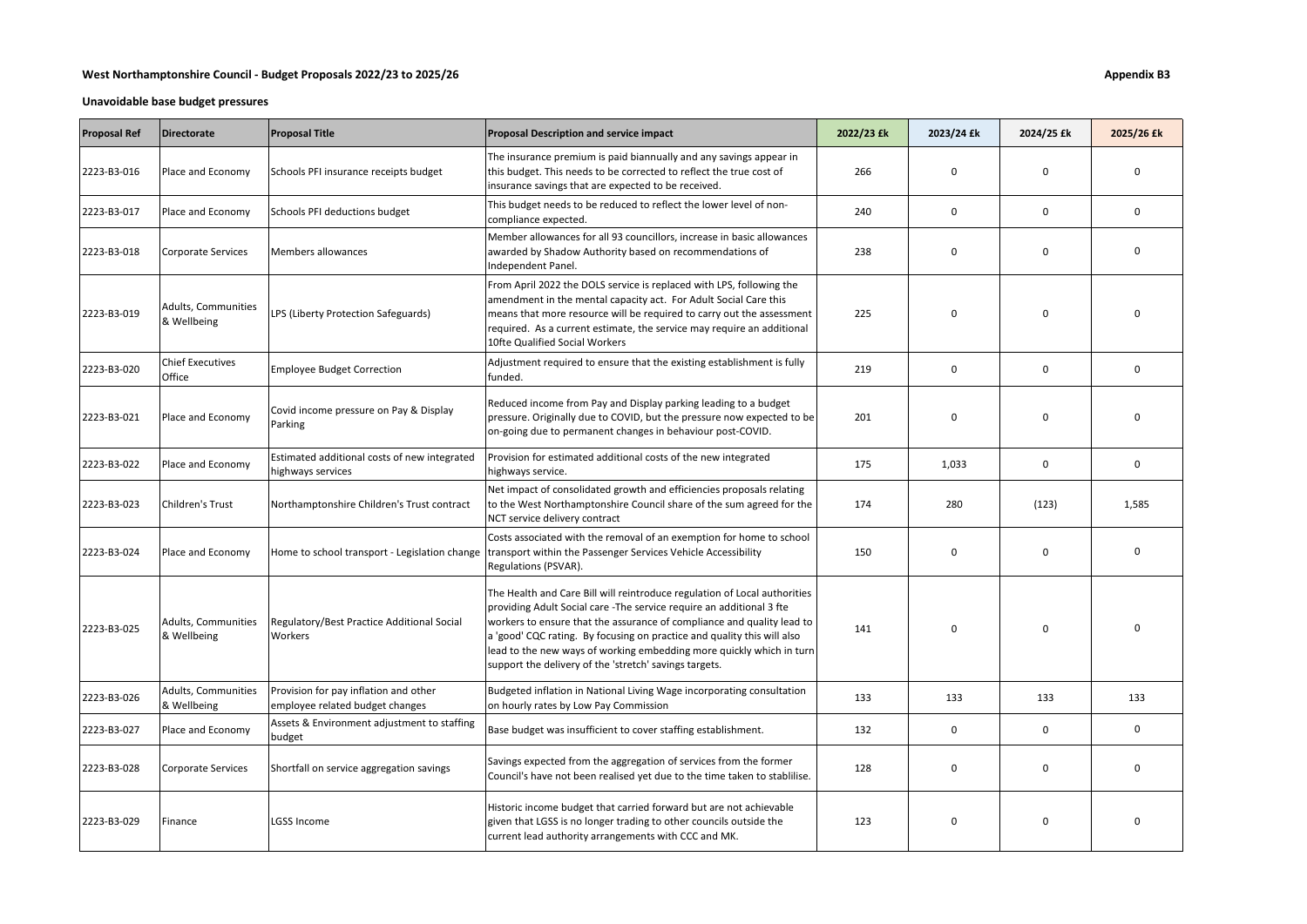## **West Northamptonshire Council - Budget Proposals 2022/23 to 2025/26 Appendix B3**

| <b>Proposal Ref</b> | <b>Directorate</b>                 | <b>Proposal Title</b>                                                                 | Proposal Description and service impact                                                                                                                                                                                                                                | 2022/23 £k | 2023/24 £k  | 2024/25 £k   | 2025/26 £k  |
|---------------------|------------------------------------|---------------------------------------------------------------------------------------|------------------------------------------------------------------------------------------------------------------------------------------------------------------------------------------------------------------------------------------------------------------------|------------|-------------|--------------|-------------|
| 2223-B3-030         | Adults, Communities<br>& Wellbeing | Structural budget deficit across Adults staffing<br>budgets compared to establishment | Following a ZBB exercise in 2021-22 it has been recognised there is an<br>overall shortfall in budget against the newly formed structure for<br>Adults.                                                                                                                | 121        | $\mathbf 0$ | $\mathbf 0$  | 0           |
| 2223-B3-031         | Place and Economy                  | Building control - Increased demand and<br>increased income                           | Growth in Building Control team to provide appropriate level of<br>staffing to cover district and meet increased demand for service. This is<br>offset by additional income from Building Control Fees.                                                                | 120        | 0           | $\mathbf 0$  | 0           |
| 2223-B3-032         | <b>Corporate Services</b>          | Traded income                                                                         | Reduced schools traded income following review of services                                                                                                                                                                                                             | 105        | $\mathbf 0$ | $\mathbf 0$  | $\mathbf 0$ |
| 2223-B3-033         | <b>Children's Services</b>         | Sole statutory Director of Children's Services<br>role for West Northants Council     | The additional cost of moving from a single shared Director of<br>Children's Services (DCS) role across North and West Northants<br>Councils, to sole DCS roles for each Council                                                                                       | 100        | 0           | $\mathbf 0$  | $\mathbf 0$ |
| 2223-B3-034         | <b>Corporate Services</b>          | Mortuary site                                                                         | Standing charges/activation costs for mortuary site                                                                                                                                                                                                                    | 98         | $\mathbf 0$ | $\mathbf 0$  | $\Omega$    |
| 2223-B3-035         | Finance                            | Procurement                                                                           | Reduction in achievable income                                                                                                                                                                                                                                         | 90         | $\mathbf 0$ | $\mathbf 0$  | $\mathbf 0$ |
| 2223-B3-036         | Adults, Communities<br>& Wellbeing | Disaggregation of Library Service                                                     | Correction of the budget relating to the disaggregation of Library<br>Services                                                                                                                                                                                         | 84         | $\mathbf 0$ | $\mathbf 0$  | 0           |
| 2223-B3-037         | <b>Corporate Services</b>          | Political assistants resource requirements                                            | <b>Funding for Political assistants</b>                                                                                                                                                                                                                                | 78         | $\mathbf 0$ | $\mathbf 0$  | $\mathbf 0$ |
| 2223-B3-038         | Adults, Communities<br>& Wellbeing | Commissioning and Quality Assurance<br>Additional resource                            | Commissioning and Quality Assurance required due to Covid                                                                                                                                                                                                              | 73         | $\mathbf 0$ | $\mathbf 0$  | $\Omega$    |
| 2223-B3-039         | Corporate Services                 |                                                                                       | Re-procurement of funeral directors contract   Additional costs expected following procurement exercise                                                                                                                                                                | 58         | $\mathbf 0$ | $\mathbf 0$  | 0           |
| 2223-B3-040         | Place and Economy                  | Trading standards - Correct disaggregation                                            | Rebalance management capacity in Trading Standards service to<br>provide appropriate level of expertise to ensure effective service<br>delivery.                                                                                                                       | 55         | $\mathbf 0$ | $\mathbf{0}$ | 0           |
| 2223-B3-041         | Place and Economy                  | Home to School Transport Demography                                                   | Budget growth required reflecting the population growth in the<br>county, including the projected increase in the Special Educational<br>Needs (SEN) / Education Health & Care Plan (EHCP) population. Trend<br>analysis has been used to provide a forecast position. | 54         | 64          | $\mathbf 0$  | $\Omega$    |
| 2223-B3-042         | Adults, Communities<br>& Wellbeing | Call care services                                                                    | Correction of income budget to reflect the demand for the service                                                                                                                                                                                                      | 45         | $\mathbf 0$ | $\mathbf 0$  | $\Omega$    |
| 2223-B3-043         | Place and Economy                  | Vehicle maintenance                                                                   | Costs associated with the new arrangements for the maintenance of<br>the waste vehicle fleet in the South of the area as agreed by Cabinet                                                                                                                             | 45         | 0           | $\mathbf 0$  | 0           |
| 2223-B3-044         | <b>Corporate Services</b>          | Environment Agency local levy funding                                                 | Loss of Environment Agency local levy funding                                                                                                                                                                                                                          | 42         | $\mathbf 0$ | $\mathbf 0$  | $\mathbf 0$ |
| 2223-B3-045         | <b>Chief Executives</b><br>Office  | Subscriptions, base budget pressure                                                   | Base budget pressure on subscriptions (LGA, SEMLEP, EEH and CCN)                                                                                                                                                                                                       | 41         | $\mathbf 0$ | $\Omega$     | $\Omega$    |
| 2223-B3-046         | <b>Corporate Services</b>          | Eclipse                                                                               | Rollout of the Eclipse social care case management system across<br>Children's and Adults Social Care, to replace the Carefirst system.                                                                                                                                | 41         | $\mathbf 0$ | $\mathbf 0$  | $\Omega$    |
| 2223-B3-047         | Place and Economy                  | Regulatory Services - Commercialised service<br>with arms length company              | Costs associated with the development and marketing of discretionary<br>services from environmental health, licensing and trading standards<br>teams                                                                                                                   | 40         | $\mathbf 0$ | $\mathbf 0$  | 0           |